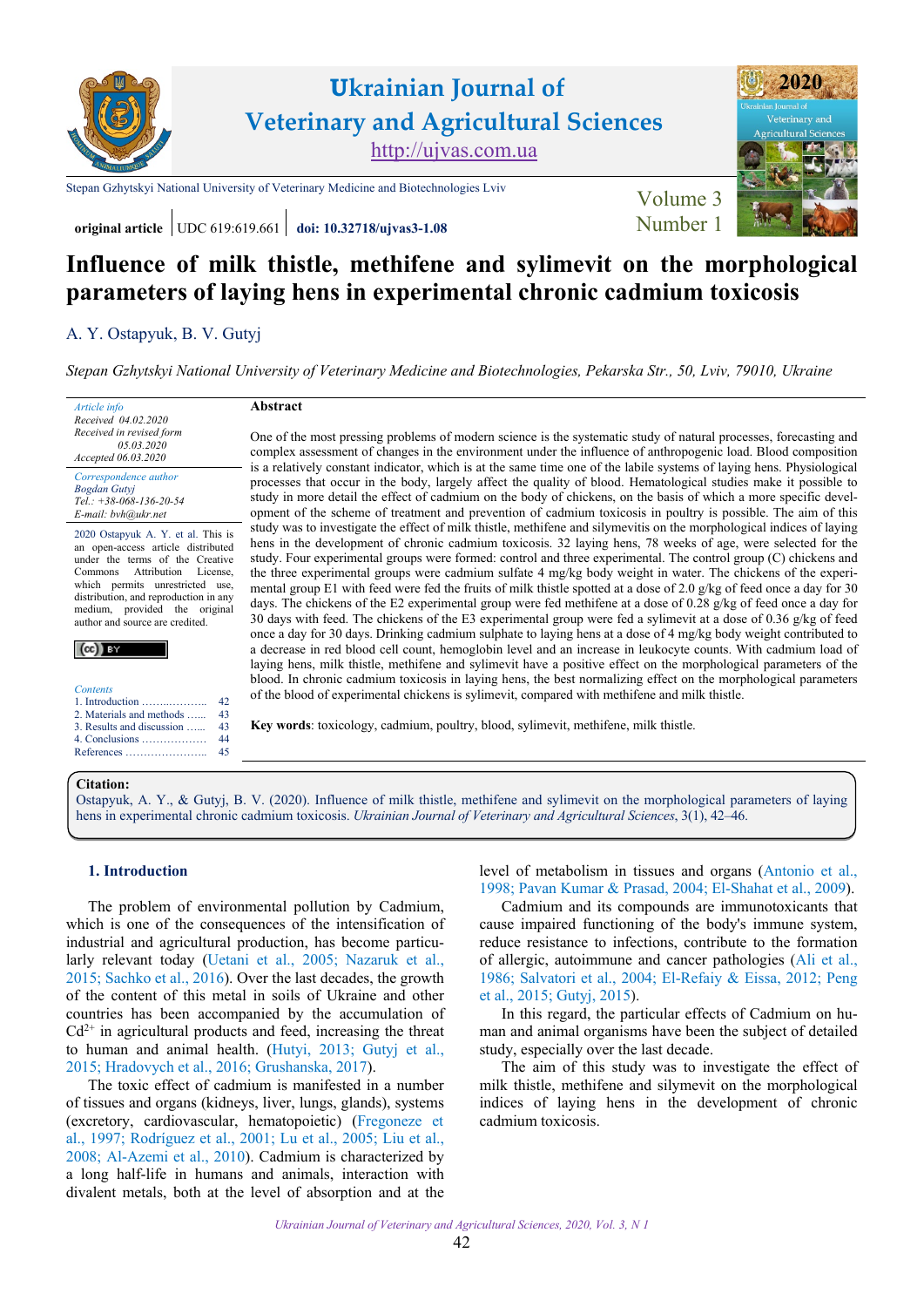## <span id="page-1-0"></span>**2. Materials and methods**

32 laying hens, 78 weeks of age, were selected for the study. Four experimental groups were formed: control and three experimental. The control group (C) chickens and the three experimental groups were cadmium sulfate 4 mg/kg body weight in water. The chickens of the experimental group E1 with feed were fed the fruits of milk thistle spotted at a dose of 2.0 g/kg of feed once a day for 30 days. The chickens of the E2 experimental group were fed methifene at a dose of 0.28 g/kg of feed once a day for 30 days with feed. The chickens of the E3 experimental group were fed a sylimevit at a dose of 0.36 g/kg of feed once a day for 30 days.

The conditions of keeping the chickens and the indoor climate in all groups were similar. During the experiment, the amount of feed and water consumed was counted.

All experimental interventions and animal slaughter were carried out in accordance with the requirements of the "European Convention for the Protection of Vertebrate Animals Used for Experimental and Scientific Purposes" (Strasbourg, 1985) and the decisions of the First National Congress on Bioethics (Kyiv, 2001).

Blood from laying hens was collected from the coronary vein during periods: prior to administration of cadmium preparations and sulfate, on the first, seventh, fourteenth, twenty-first and thirtieth days of the experiment.

The amount of red blood cells was determined in heparin-stabilized blood – photonephelometrically according to the method of Ye. S. Havrylets et al. (1966); leukocytes – using the Goryaev grid in the counting chamber (V. E. Chumachenko, 1991); hemoglobin concentration – hemoglobincyanide method according to G. V. Dervis and A. G. Vorobyov (1959) ([Vlizlo, 2012\)](#page-4-0).

In the experiments we used the following drugs:

Cadmium sulfate is Cadmium sulfate, an inorganic compound of the chemical formula CdSO4. Cadmium sulfate is well soluble in water, so it is well absorbed in the digestive canal, into the bloodstream and is known for its toxic effects on living organisms.

Milk thistle (MT) – Silybum marianum is a family of flowering plants, in the wild, grows on wastelands, along roads, in abandoned fields, and is cultivated in medicinal gardens. For the treatment used fruits thistle spotted. They contain protein  $17-18$  %, fats  $10-11$  %, flavolignans  $2-3$  %,

essential oil 0.08%, vitamins A, E, K, biogenic amines, quartzetin.

Methifen (M) is a white crystalline powder, sweet in taste, with a smell of sulfur. It dissolves poorly in cold water, better in hot water (1:20). Thermostable. The drug contains fenarone and methionine.

Sylimevit (S) is a feed additive that includes the fruits of milk thistle, selenium, methifene, vitamins A, E and C.

Analysis of the research results was performed using the Statistica 6.0 software package. The likelihood of differences was evaluated by Student's t-test. The mean values were considered statistically significant at  $* - P < 0.05$ , \*\* – P < 0.01, \*\*\* – P < 0.001 (ANOVA).

#### **3. Results and discussion**

Blood composition is a relatively constant indicator, which is at the same time one of the labile systems of laying hens. Physiological processes that occur in the body, largely affect the quality of blood [\(Gutyj et al., 2015](#page-3-0); [Gutyj et al.,](#page-3-0)  [2016](#page-3-0)). Hematological studies make it possible to study in more detail the effect of cadmium on the body of chickens, on the basis of which a more specific development of the scheme of treatment and prevention of cadmium toxicosis in poultry is possible.

It was established that the number of erythrocytes in the diseased poultry decreased to  $2.36 \pm 0.14$  T/l during the experiment (Table 1). With the use of cadmium loading drugs in experimental groups, the number of red blood cells in their blood gradually increased. When setting milk thistle to chickens in the experimental group E1, we found an increase in the number of red blood cells in their blood for the 14th day of the experiment by 5 % relative to the values of the control group of chickens who were not treated. A similar difference in the number of erythrocytes is observed in the blood of experimental groups of chickens fed with methifene and sylimevit, where in the experimental group E2 the number of erythrocytes increased by 6 % for the 14th day of the experiment and by 8 % in the experimental group E3. On the 21st day of the experiment, we observe a probable difference in the number of red blood cells in all experimental groups, where, respectively, in the experimental group E1 the number of red blood cells was  $2.87 \pm 0.16$  T/l, in the experimental group E2 – 2.98  $\pm$ 0.12 T/l, in the experimental group  $E3 - 3.17 \pm 0.16$  T/l.

#### **Table 1**

The number of erythrocytes in the blood of laying hens after administration of milk thistle, methifene and silymevit in chronic cadmium toxicosis;  $(M \pm m, n = 8)$ 

|                                  | Erythrocytes $(T/l)$ |                   |                    |                    |
|----------------------------------|----------------------|-------------------|--------------------|--------------------|
| Time of blood research (day)     | Hen groups           |                   |                    |                    |
|                                  | Control (cadmium)    | Experimental 1    | Experimental 2     | Experimental 3     |
|                                  |                      | $(cadmium + MT)$  | $(cadmium + M)$    | $(cadmium + S)$    |
| On the beginning of the research | $3.15 \pm 0.10$      | $3.19 \pm 0.09$   | $3.12 \pm 0.11$    | $3.20 \pm 0.12$    |
| First day                        | $3.11 \pm 0.13$      | $3.18 \pm 0.10$   | $3.14 \pm 0.10$    | $3.19 \pm 0.10$    |
| 7 day                            | $3.07 \pm 0.15$      | $3.08 \pm 0.15$   | $3.10 \pm 0.15$    | $3.14 \pm 0.15$    |
| 14 day                           | $2.87 \pm 0.14$      | $3.02 \pm 0.14$   | $3.05 \pm 0.16$    | $3.11 \pm 0.14*$   |
| $21$ day                         | $2.36 \pm 0.14$      | $2.87 \pm 0.16*$  | $2.98 \pm 0.12^*$  | $3.17 \pm 0.16$ ** |
| 30 day                           | $2.49 \pm 0.09$      | $3.15 \pm 0.14**$ | $3.17 \pm 0.15$ ** | $3.28 \pm 0.14***$ |

Cadmium load of laying hens at 4 mg/kg body weight was accompanied by a decrease in hemoglobin concentration in their blood. The hemoglobin concentration in the

*Ukrainian Journal of Veterinary and Agricultural Sciences, 2020, Vol. 3, N 1* blood of ill poultry ranged from  $97.54 \pm 0.65 - 72.17 \pm 0.65$ 0.73 g/l. The lowest hemoglobin concentration was at 21 days of the experiment (Table 2). The use of experimental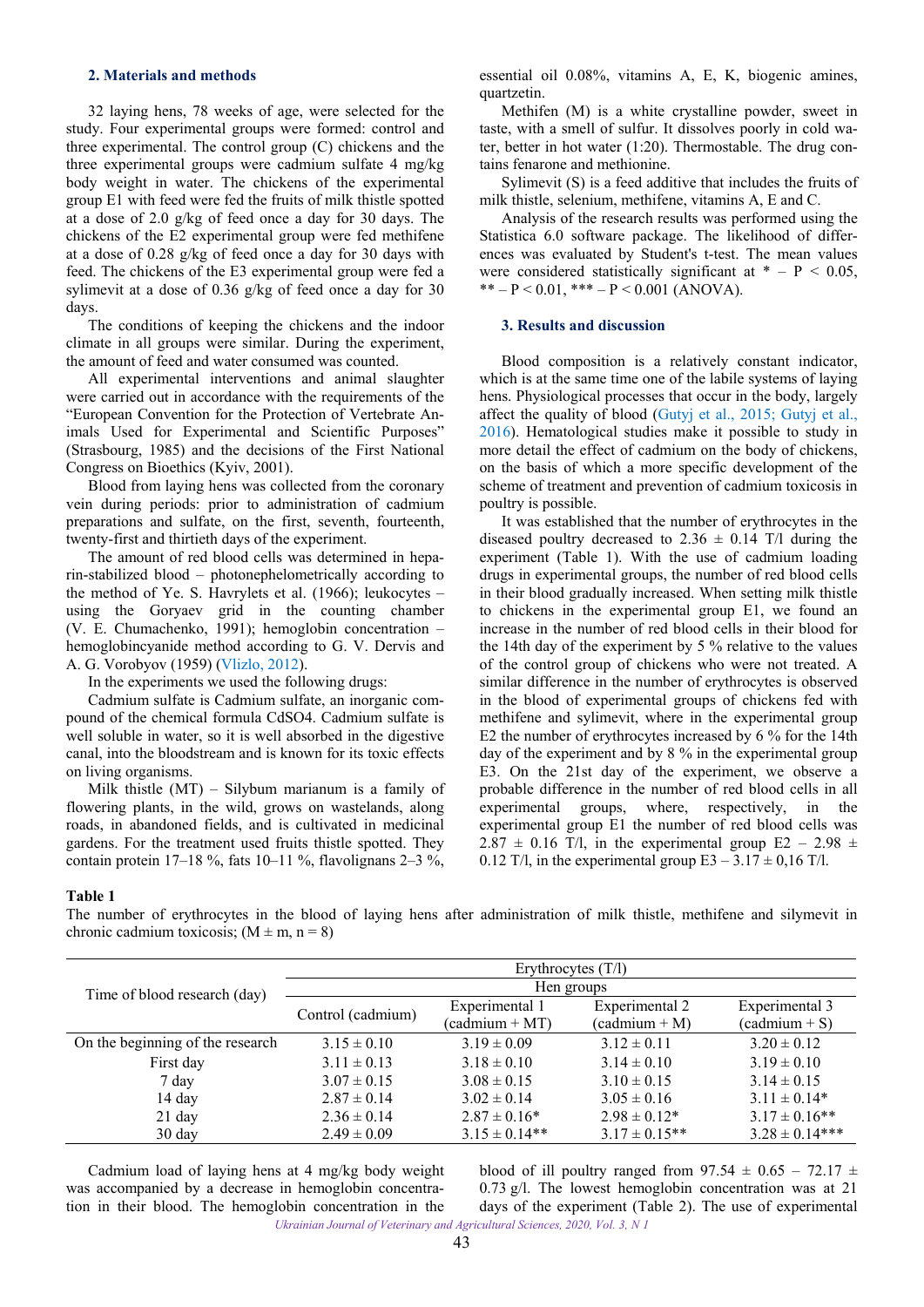<span id="page-2-0"></span>drugs helped to normalize the concentration of hemoglobin in the blood of laying hens throughout the experience. In poultry fed with milk thistle, the hemoglobin concentration increased relative to the control group of animals at the 7th day of the experiment by 11.2 %, at the 14th day of the experiment – by 17.7 %, by the 21st day of the experiment – by 34.6 % and by 30 days of experience, respectively, by  $17 \%$ .

Feeding with methifene feed also increased the hemoglobin concentration in the blood of the experimental

#### **Table 2**

Concentration of hemoglobin in the blood of laying hens after administration of milk thistle, methifene and silymevit in chronic cadmium toxicosis;  $(M \pm m, n = 8)$ 

|                                  | Hemoglobin g/l    |                     |                     |                      |
|----------------------------------|-------------------|---------------------|---------------------|----------------------|
| Time of blood research (day)     | Hen groups        |                     |                     |                      |
|                                  | Control (cadmium) | Experimental 1      | Experimental 2      | Experimental 3       |
|                                  |                   | $(cadmium + MT)$    | $(cadmium + M)$     | $(cadmium + S)$      |
| On the beginning of the research | $98.58 \pm 0.73$  | $99.10 \pm 0.66$    | $98.75 \pm 0.70$    | $98.58 \pm 0.71$     |
| First day                        | $97.54 \pm 0.65$  | $99.15 \pm 0.85$    | $98.95 \pm 1.13$    | $98.70 \pm 0.99$     |
| 7 day                            | $87.32 \pm 1.10$  | $97.14 \pm 0.97***$ | $97.36 \pm 1.15***$ | $98.87 \pm 1.22***$  |
| 14 day                           | $81.22 \pm 1.20$  | $95.56 \pm 1.03***$ | $96.04 \pm 0.95***$ | $99.45 \pm 0.99***$  |
| 21 day                           | $72.17 \pm 0.73$  | $97.12 \pm 1.21***$ | $96.23 \pm 1.18***$ | $99.78 \pm 1.35***$  |
| $30 \text{ day}$                 | $83.56 \pm 0.93$  | $97.81 \pm 1.14***$ | $97.45 \pm 0.99***$ | $100.12 \pm 1.21***$ |

When feding with the feed of sylimevit in the blood of laying hens under cadmium loading, the concentration of hemoglobin fluctuated within physiological values.

Increased hemoglobin concentration is associated with an increase in the number of erythrocytes in the blood of chickens fed with experimental drugs.

Experiments on laying hens have found that the cadmium load increases the number of leukocytes in their blood,

which is associated with the toxic impact of this toxicant on the body of chickens and the development of inflammatory processes in their body. The use of milk thistle, methifene and silimevit contributes to the increased resistance of the body to the effects of toxic substances, which is manifested by the decrease in the number of leukocytes in the blood of laying hens in chronic cadmium toxicosis (Table 3).

group of chickens under cadmium load. It was found that on the 7th day of the experiment the hemoglobin concentration in the blood of chickens of the experimental group E2 was  $97.36 \pm 1.15$  g/l, whereas in the control group this indicator<br>was significantly lower and accordingly was was significantly lower and accordingly was  $87.32 \pm 1.10$  g/l. On the 14th day of the experiment we notice a slight decrease in hemoglobin level, however, on the 21st and 30th day of the experiment, the hemoglobin

concentration fluctuated within physiological values.

#### **Table 3**

The number of leukocytes in the blood of laying hens after administration of milk thistle, methifene and sylimevit in chronic cadmium toxicosis;  $(M \pm m, n = 8)$ 

|                                  | Leukocytes (G/l)  |                   |                   |                    |
|----------------------------------|-------------------|-------------------|-------------------|--------------------|
| Time of blood research (day)     | Hen group         |                   |                   |                    |
|                                  |                   | Experimental 1    | Experimental 2    | Experimental 3     |
|                                  | Control (cadmium) | $(cadmium + MT)$  | $(cadmium + M)$   | $(cadmium + S)$    |
| On the beginning of the research | $31.8 \pm 0.70$   | $31.7 \pm 0.75$   | $31.5 \pm 0.58$   | $31.3 \pm 0.62$    |
| First day                        | $32.4 \pm 0.55$   | $32.0 \pm 0.87$   | $31.8 \pm 0.95$   | $31.5 \pm 1.10$    |
| 7 day                            | $34.1 \pm 0.70$   | $32.8 \pm 0.90$   | $33.0 \pm 1.20$   | $32.0 \pm 0.99$    |
| 14 day                           | $34.7 \pm 0.65$   | $32.6 \pm 1.15*$  | $32.7 \pm 1.10*$  | $32.3 \pm 1.06*$   |
| 21 day                           | $35.8 \pm 0.66$   | $32.9 \pm 0.59**$ | $32.5 \pm 1.04**$ | $31.7 \pm 1.11$ ** |
| $30 \text{ day}$                 | $34.1 \pm 0.70$   | $32.3 \pm 1.10$   | $32.3 \pm 1.25$   | $31.5 \pm 0.95^*$  |

These drugs had a positive effect on the level of leukocytes in the blood of the experimental bird, so in group E1 the number of leukocytes for the 7th day of the experiment was  $32.8 \pm 0.90$  G/l, and in the experimental group of animals R2 the number of leukocytes was respectively  $33.0 \pm$ 1.20 G/l. At 14 and 21 days of the experiment the number of leukocytes continued to decrease and relative to the control group it was lower in the group E1 by 6 and 8 %, and in the experimental group E2 by 5.8 and 9 % respectively.

When feeding sylimevit to chickens for 30 days, the normalization of leukocyte counts was established throughout the experiment. Thus, on the 7th and 14th day of the experiment, the number of leukocytes decreased by 6 and

7 % compared with the control group of chickens. More likely changes in the number of leukocytes were observed at 21 and 30 days of the experiment, where compared with the control group of chickens, they decreased by 12 and 8 %.

## **4. Conclusions**

Drinking cadmium sulphate to laying hens at a dose of 4 mg/kg body weight contributed to a decrease in red blood cell count, hemoglobin level and an increase in leukocyte counts.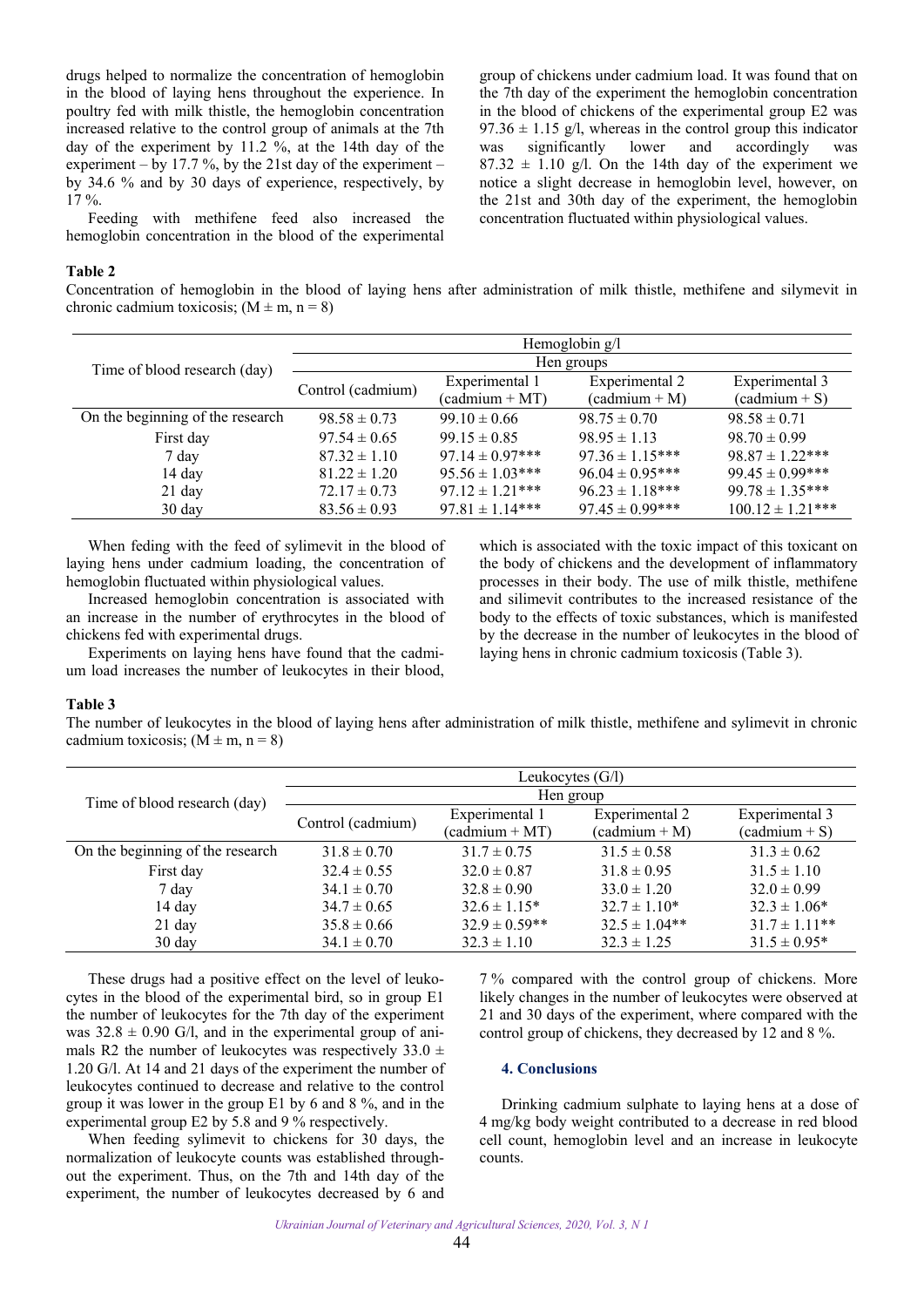<span id="page-3-0"></span>With cadmium load of laying hens, milk thistle, methifene and sylimevit have a positive effect on the morphological parameters of the blood.

In chronic cadmium toxicosis in laying hens, the best normalizing effect on the morphological parameters of the blood of experimental chickens is sylimevit, compared with methifene and milk thistle.

### **References**

- Al-Azemi, M., Omu, F. E., Kehinde, E. O., Anim, J. T., Oriowo, M. A., & Omu, A. E. (2010). [Lithium protects against toxic](https://doi.org/10.1007/s10815-010-9426-3) effects of cadmium in the rat testes. *J. Assist. Reprod. Genet,* 27(8), 469–476. doi: [10.1007/s10815-010-9426-3.](https://dx.doi.org/10.1007%2Fs10815-010-9426-3)
- Ali, M. M., Murthy, R. C., & Chandra, S. V. (1986). [Developmental and longterm neurobehavioral toxicity of low–](https://www.ncbi.nlm.nih.gov/pubmed/3785508) level in utero Cd exposure in rats. *Neurobehavioral Toxicology and Teratology,* 8(5), 463–468. https://www.ncbi.nlm.nih.gov/ pubmed/3785508.
- [Antonio, M. T., Benito, M. J., Leret, M. L., & Corpas, I. \(1998\).](https://www.ncbi.nlm.nih.gov/pubmed/9570689) Gestation administration of cadmium alters the neurotransmitter levels in newborn rat brains. *J Appl Toxicol.*, 18(2), 83–88. https://www.ncbi.nlm.nih.gov/pubmed/9570689.
- El-Refaiy, A. I., & Eissa, F. I. (2012). Protective effects of ascorbic [acid and zinc against cadmium-induced histopathological,](https://www.comunicatascientiae.com.br/comunicata/article/view/186/136) histochemical and cytogenetic changes in rats. *Comunicata Scientiae,* 3(3), 162–180. https://www.comunicatascientiae. com.br/comunicata/article/view/186/136.
- El-Shahat, A. E., Gabr, A., Meki, A. R., & Mehana, E. S. (2009). [Altered testicular morphology and oxidative stress induced by](https://doi.org/10.4067/S0717-95022009000300020) cadmium in experimental rats and protective effect of simultaneous green tea extract. *Int. J. Morphol.,* 27(3), 757– 764. doi: 10.4067/S0717-95022009000300020.
- Fregoneze, J. B., Marinho, C. A., Soares, T., Castro, L., Sarmento, C., Cunha, M., Gonzalez, V., Oliveira, P., Nascimento, T., Luz, C.P., Santana, Jr. P., De-Oliveira, I.R., & e-Castro-e-Silva, E. [\(1997\). Lead \(Pb2+\) and cadmium \(Cd2+\) inhibit the dipso](https://doi.org/10.1590/S0100-879X1997000300018)genic action of central beta-adrenergic stimulation by isoproterenol. *[Brazilian Journal of Medical and Biological Research](https://doaj.org/toc/1414-431X)*, 30(3), 419–423. doi: 10.1590/S0100-879X1997000300018.
- [Grushanska, N. \(2017\). The content of heavy metals in the cow](https://doi.org/10.15421/nvlvet7332) hair of the northern-eastern biogeochemical zone. *Scientific Messenger of LNU of Veterinary Medicine and Biotechnologies*, 19(73), 154–158. doi: 10.15421/nvlvet7332.
- Gutyj, B. V. (2015). The activity of antioxidant protecting of the bulls for acute cadmium toxicosis. *Scientific Messenger of LNU of Veterinary Medicine and Biotechnologies*, 17(1), 31– [36. Retrieved from https://nvlvet.com.ua/index.php/journal/](https://nvlvet.com.ua/index.php/journal/article/view/214) article/view/214.
- Gutyj, B. V., Binkevych, V., & Binkevych, O. (2016). [Hematological changes of rats after cadmium toxicosis.](https://nvlvet.com.ua/index.php/journal/article/view/110) *Scientific Messenger of LNU of Veterinary Medicine and Biotechnologies*, 18(1), 165–167. Retrieved from https://nvlvet.com.ua/index.php/journal/article/view/110.
- Gutyj, B. V., Gufrij, D., Binkevych, V., Binkevych, O., Kurlyak, I., [& Sobolta, A. \(2015\). Influence of Mevesel & E-selenium on](https://nvlvet.com.ua/index.php/journal/article/view/292) level of intermediate and final products of lipid peroxidation in bulls' blood after cadmium loading. *Scientific Messenger of LNU of Veterinary Medicine and Biotechnologies*, 17(1), 190– 194. Retrieved from https://nvlvet.com.ua/index.php/journal/ article/view/292.
- [Gutyj, B., Hufriy, D., Binkevych, V., Vischur, V., Binkevych, O.,](https://nvlvet.com.ua/index.php/journal/article/view/531) & Kurlyak, I. (2015). The changes of biochemical and morphological indices of rats' blood under chronic cadmium toxicosis. *Scientific Messenger of LNU of Veterinary Medicine and Biotechnologies*, 17(3), 120–123. Retrieved from https://nvlvet.com.ua/index.php/journal/article/view/531.
- [Hradovych, N., Paranyak, R., & Zabytivskyi, Y. \(2016\). Influence](https://doi.org/10.15421/nvlvet6714) of zeolites on lead and cadmium content in separate links of trophic chain in hydroecosystems. *Scientific Messenger of LNU*

*[of Veterinary Medicine and Biotechnologies](https://doi.org/10.15421/nvlvet6714)*, 18, 2(67), 61–65. doi: 10.15421/nvlvet6714.

- Hutyi, B. V. (2013). Riven pokaznykiv nefermentnoi systemy [antyoksydantnoho zakhystu orhanizmu bychkiv za umov](http://nbuv.gov.ua/UJRN/nvlnu_2013_15_1(4)__10) kadmiievoho navantazhennia. *Naukovyi visnyk Lvivskoho natsionalnoho universytetu veterynarnoi medytsyny ta biotekhnolohii im. Gzhytskoho*, 15, 1(4), 40–45. Rezhym dostupu: http://nbuv.gov.ua/UJRN/nvlnu 2013 15 1(4) 10 (in Ukrainian).
- Hutyi, B. V. (2013). Vmist vitaminiv A i E u krovi bychkiv za umov kadmiievoi intoksykatsii. *Visnyk Sumskoho [natsionalnoho ahrarnoho universytetu. Seriia: Veterynarna](http://nbuv.gov.ua/UJRN/Vsna_vet_2013_2_10) medytsyna*, 2, 31–33. Rezhym dostupu: [http://nbuv.gov.ua/](http://nbuv.gov.ua/UJRN/Vsna_vet_2013_2_10)  [UJRN/Vsna\\_vet\\_2013\\_2\\_10](http://nbuv.gov.ua/UJRN/Vsna_vet_2013_2_10) (in Ukrainian).
- Hutyi, B. V. (2013). Vplyv E-selenu na aktyvnist hlutationovoi systemy antyoksydantnoho zakhystu orhanizmu buhaitsiv pry kadmiievomu navantazhenni. *Visnyk Sumskoho natsionalnoho ahrarnoho universytetu. Seriia: Veterynarna medytsyna*, 9, 70– [73. Rezhym dostupu: http://nbuv.gov.ua/UJRN/](http://nbuv.gov.ua/UJRN/Vsna_vet_2013_9_22)  [Vsna\\_vet\\_2013\\_9\\_22](http://nbuv.gov.ua/UJRN/Vsna_vet_2013_9_22) (in Ukrainian).
- Hutyi, B. V. (2013). Vplyv E-selenu na vmist vitaminiv A i E u krovi bychkiv za umov kadmiievoi intoksykatsii. *Naukovyi visnyk [Lvivskoho natsionalnoho universytetu veterynarnoi medytsyny ta](http://nbuv.gov.ua/UJRN/nvlnu_2013_15_3(3)__55) biotekhnolohii im. Gzhytskoho*, 15, 3(3), 311–314. Rezhym dostupu: [http://nbuv.gov.ua/UJRN/nvlnu\\_2013\\_15\\_3\(3\)\\_\\_55](http://nbuv.gov.ua/UJRN/nvlnu_2013_15_3%283%29__55) (in Ukrainian).
- Hutyi, B. V. (2013). Vplyv khlorydu kadmiiu u riznykh dozakh na aktyvnist aminotransferaz syrovatky krovi buhaitsiv. *Naukovyi visnyk Lvivskoho natsionalnoho universytetu veterynarnoi medytsyny ta biotekhnolohii im. Gzhytskoho*, 15, 1(1), 49–52. [Rezhym dostupu: http://nbuv.gov.ua/UJRN/](http://nbuv.gov.ua/UJRN/nvlnu_2013_15_1(1)__11) nvlnu  $2013\quad15\quad1(1)$   $11$  (in Ukrainian).
- Hutyi, B. V. (2013). Vplyv khlorydu kadmiiu u toksychnykh dozakh [na hlutationovu systemu antyoksydantnoho zakhystu orhanizmu](http://nbuv.gov.ua/UJRN/vbtb_2013_22_23) bychkiv. *Veterynarna biotekhnolohiia*, 22, 112–116. Rezhym dostupu: [http://nbuv.gov.ua/UJRN/vbtb\\_2013\\_22\\_23](http://nbuv.gov.ua/UJRN/vbtb_2013_22_23) (in Ukrainian).
- Hutyi, B. V. (2013). Vplyv Meveselu na pokaznyky neenzymnoi systemy antyoksydantnoho zakhystu orhanizmu buhaitsiv za umov kadmiievoho navantazhennia. *Biolohiia tvaryn*, 15(3), [16–21. Rezhym dostupu: http://nbuv.gov.ua/UJRN/](http://nbuv.gov.ua/UJRN/bitv_2013_15_3_4)  [bitv\\_2013\\_15\\_3\\_4](http://nbuv.gov.ua/UJRN/bitv_2013_15_3_4) (in Ukrainian).
- Hutyi, B. V. (2013). Vplyv meveselu na vmist vitaminiv A i E u krovi bychkiv za umov kadmiievoi intoksykatsii. *Naukovyi visnyk [Lvivskoho natsionalnoho universytetu veterynarnoi medytsyny ta](http://nbuv.gov.ua/UJRN/nvlnu_2013_15_3(1)__18) biotekhnolohii im. Gzhytskoho*, 15, 3(1), 78–82. Rezhym dostupu: [http://nbuv.gov.ua/UJRN/nvlnu\\_2013\\_15\\_3\(1\)\\_\\_18](http://nbuv.gov.ua/UJRN/nvlnu_2013_15_3(1)__18) (in Ukrainian).
- Hutyi, B. V. (2013). Vplyv meveselu ta E-selenu na riven [pokaznykiv ne fermentnoi systemy antyoksydantnoho zakhystu](http://nbuv.gov.ua/UJRN/vetmed_2013_97_172) orhanizmu buhaitsiv pry kadmiievomu navantazhenni. *Veterynarna medytsyna*, 97, 419–421. Rezhym dostupu: http://nbuv.gov.ua/UJRN/vetmed 2013 97 172 (in Ukrainian).
- [Khariv, M., Gutyj, B., Butsyak, V., & Khariv, I. \(2016\). Hemato](http://dx.doi.org/10.15421/201615)logical indices of rat organisms under conditions of oxidative stress and liposomal preparation action. *Biological Bulletin of Bogdan Chmelnitskiy Melitopol State Pedagogical University*, 6(1), 276–289. doi: [http://dx.doi.org/10.15421/201615.](http://dx.doi.org/10.15421/201615)
- Liu, J., Qian, S. Y., Guo, Q., Jiang, J., Waalkes, M. P., Mason, R. P., & Kadiiska, M. B. (2008). Cadmium generates reactive [oxygen- and carbon-centered radicalspecies in rats: Insights](https://doi.org/10.1016/j.freeradbiomed.2008.04.041) from in vivo spin-trappingstudies. *Free Radic Biol Med.*, 45(4), 475–481. doi[: 10.1016/j.freeradbiomed.2008.04.041.](https://doi.org/10.1016/j.freeradbiomed.2008.04.041)
- [Lu, J., Jin, T., Nordberg, G., & Nordberg, M. \(2005\). Metallothi](https://doi.org/10.1016/j.taap.2004.12.015)onein gene expression in peripheral lymphocytes and renal dysfunction in a population environmentally exposed to cadmium. *Toxicol Appl Pharmacol,* 206(2), 150–156. doi: [10.1016/j.taap.2004.12.015.](https://doi.org/10.1016/j.taap.2004.12.015)
- [Nazaruk, N., Gutyj, B., & Hufriy, D. \(2015\). Influence of metifen](https://nvlvet.com.ua/index.php/journal/article/view/231) and vitamix se on the activity of aminotransferases of bulls blood serum at cadmium nitrate loading. *Scientific Messenger*

*Ukrainian Journal of Veterinary and Agricultural Sciences, 2020, Vol. 3, N 1*